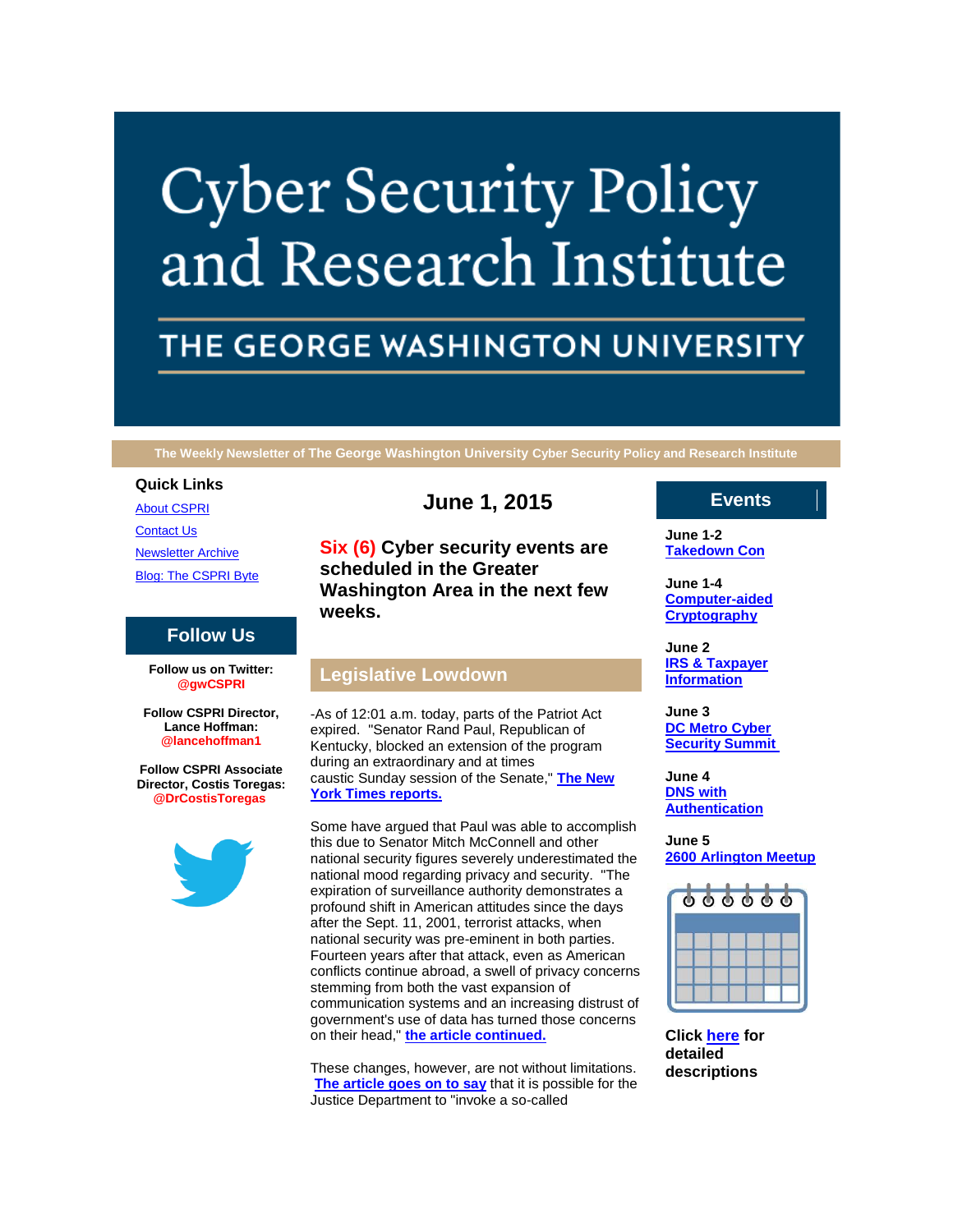grandfather clause to keep using those powers for investigations that had started before June 1, and there are additional workarounds investigators may use to overcome the lapse in the authorizations."

# **Cyber Security Policy News**

#### **DOJ working to change the issuing of warrants for computer searches**

-The Department of Justice has moved a step closer to making a controversial change in how judges issue warrants for computer searches, The Hill reports.

"The department [confirmed](http://r20.rs6.net/tn.jsp?f=001j4NONo36K4IxVdtoiKiuJpOChzHDe7Jo1cDhww8nlfrUK2cw71Swyo_21OWT6JU3fsGDq3TzGLhg5cIk1Um2bJmk3EpW-u-ErIjMz8L6fTZ50l7zU7fur0KENXmlg1EO88pKlS5Iu3X4dzrsy3lVO9315J8zt3O80ugFhf955nSuA6RDjDV_2-t-kclgg7kpqqk_EZSXaYEticC2ekuWrSpDld2PLNsx_4LCSaCDC8lsg6MCvhFfjtkGOniNRvYQN_uOM7Cu3hk=&c=LYNYJaw69N6_BURhZWFqFLEfSdx1RDRojvNVtUEnH-SBh3GBhHvQ7A==&ch=yRBJZBUDJBHRIF-tH1RdYO5d6WLKFZU6DLss9PjB4bF6N3ONiWBX_g==) to multiple news outlets that a United States Courts committee has approved its request to give judges the power to authorize warrants for electronic searches in multiple jurisdictions or when investigators don't know the physical location of a device," writes Cory Bennett. "Under the current rules, judges can only grant warrants for their own jurisdictions, with some narrow exceptions." Read more [here.](http://r20.rs6.net/tn.jsp?f=001j4NONo36K4IxVdtoiKiuJpOChzHDe7Jo1cDhww8nlfrUK2cw71Swyo_21OWT6JU3OTtV11oQxFmwnJjzItHZh5OkEqnXSAxM3y4kd5wqyVqJuF-GS62kA2R24Sk9hVAxb08VQUlylkaUj52WpnfQRQaAJfdynpnZKVFbnLIyp717L4LetP_97Fh6uZeV-amLELyb3vAk3vRk_6KCK8oECtEWljhWId2eOQ4SFnHFfW-U0rmH7nwtdd7H4Z2GP6Ovt64bxA4erwt4MEbnZEypGg==&c=LYNYJaw69N6_BURhZWFqFLEfSdx1RDRojvNVtUEnH-SBh3GBhHvQ7A==&ch=yRBJZBUDJBHRIF-tH1RdYO5d6WLKFZU6DLss9PjB4bF6N3ONiWBX_g==)

#### **Silk Road creator sentenced to life in prison**

-The man convicted of running the Silk Road, an online bazaar and black market selling everything from hard drugs like heroin to hit men was convicted of his role in creating the marketplace last week, drawing a sentence of life in prison for his crimes, CNet [reports.](http://r20.rs6.net/tn.jsp?f=001j4NONo36K4IxVdtoiKiuJpOChzHDe7Jo1cDhww8nlfrUK2cw71Swyo_21OWT6JU3x1MUFi3cwaJRnsUyL8uQh3TSpJPr53gTPMk-3VnCsM0njBX0UYNoc20eWqi4AWEtUXxoCxYL08InXZP7n5P8YmtjE80grMRohLP3Dl07RZW4neqnckbR_4yngHyMGBIGQ8Z13tGMHnIvr3s3jsQvYkGFK6ZW_BjETXC41iLrEjL-SgW9Rvk4wNHsvMT8kEa9d7Vs7pvmVsekw0C_-jUEqg==&c=LYNYJaw69N6_BURhZWFqFLEfSdx1RDRojvNVtUEnH-SBh3GBhHvQ7A==&ch=yRBJZBUDJBHRIF-tH1RdYO5d6WLKFZU6DLss9PjB4bF6N3ONiWBX_g==) The convicted black marketer pleaded with the judge to no avail: "I've had my youth, and I know you must take away my middle years, but please leave me my old age. "Please leave a small light at the end of the tunnel, an excuse to stay healthy, an excuse to dream of better days ahead and a chance to redeem myself in the free world before I meet my maker."

#### **Finding cybersecurity vulnerabilities in vehicle technology**

-The leaders on the House Energy and Commerce asked National Highway Traffic Safety Administration and more than a dozen automakers last week exactly who is in charge of finding cybersecurity vulnerabilities in auto technology, Politico reports. "While threats to vehicle technology currently appear isolated and disparate, as the technology becomes more prevalent, so too will the risks associated with it," reads the letter, signed by a bipartisan group of six E&C members. "Threats and vulnerabilities in vehicle systems may be inevitable, but we cannot allow this to undermine the potential benefits of these technologies," the letter continues. The lawmakers also asked automakers how they address potential vulnerabilities in the supply chain, how they handle technology vulnerabilities and whether they intend to use "over-the-air" updates to patch systems. Read more [here.](http://r20.rs6.net/tn.jsp?f=001j4NONo36K4IxVdtoiKiuJpOChzHDe7Jo1cDhww8nlfrUK2cw71Swyo_21OWT6JU3WCkDMpG9Ceu9SwWfBX5zDwyj9PEdBazOOIPY22VwQhXl18EZsI0jNVGXI0BydRttaIiBwOL5T84qVEt1veZJ4j-QkOmbMOaEsXuUxBb_siv619q22Y4_mnv450K9LNOJgmsOlinunSgsChIGOvvHHw37-9btyfaFeC5Qxx_KB_AL5kP11gI3Uh8ZIN7ftDMEPYOH0iKZTlRjp-pqKuP09DxQL9olKqB-SEQX_Kq6deE=&c=LYNYJaw69N6_BURhZWFqFLEfSdx1RDRojvNVtUEnH-SBh3GBhHvQ7A==&ch=yRBJZBUDJBHRIF-tH1RdYO5d6WLKFZU6DLss9PjB4bF6N3ONiWBX_g==)

### **Skype on hold in Belgium**